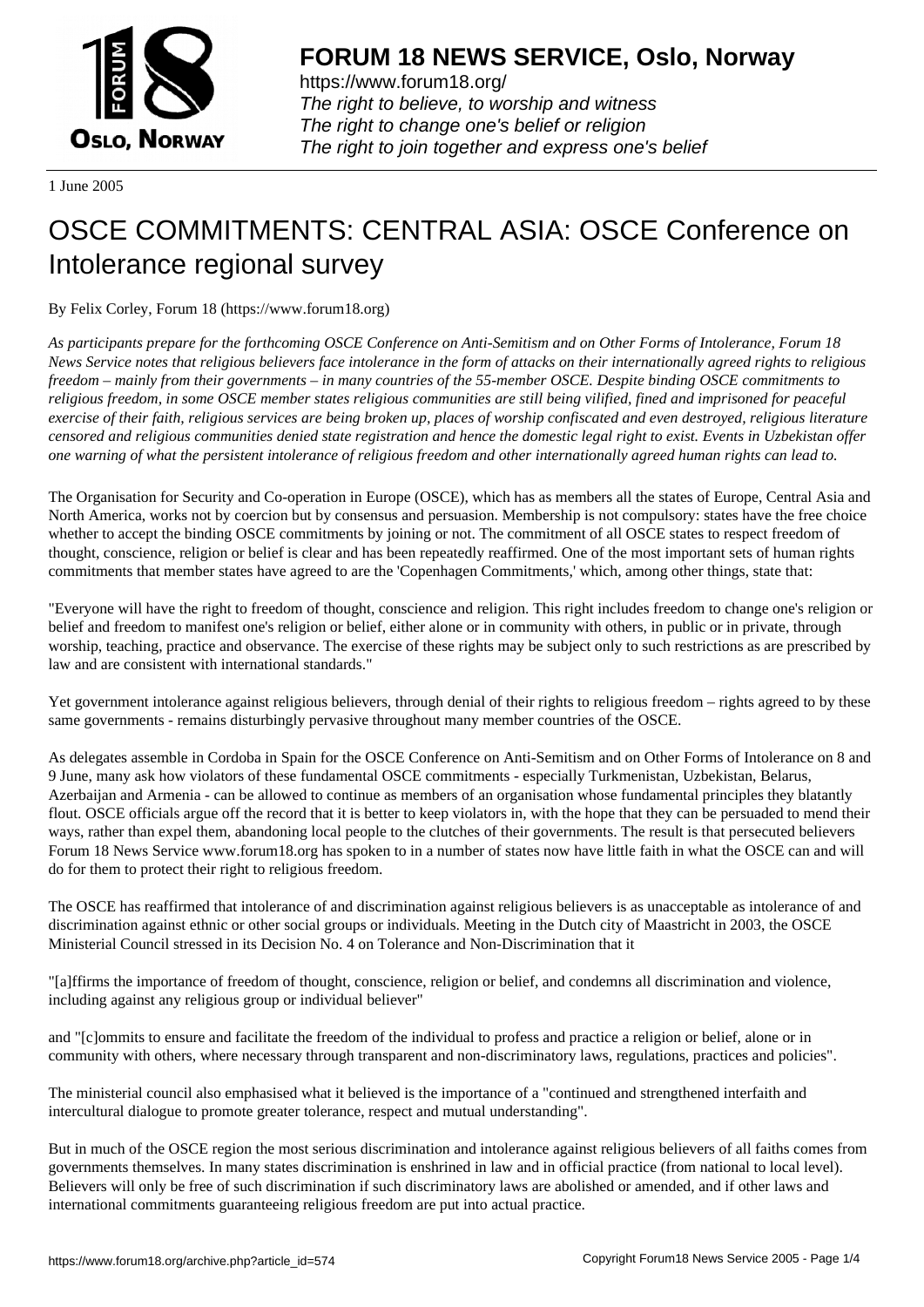Social intolerance of religious minorities does exist – for example among Orthodox in Georgia, among Muslims in Central Asia, and among ethnic Albanians (whether Muslim or Catholic) in Kosovo. Governments clearly have a duty to address this and promote tolerance in society, and many claim to do so. But the claims of some governments to be against intolerance are rendered worthless by their persistent, repeated failure to either improve their own behaviour towards their own citizens, or to honour the international commitments they have freely chosen to abide by.

In considering religious intolerance and hatred, it is important to remember that criticising the beliefs of religious or non-religious people, whether from a religious or non-religious perspective, does not of itself constitute religious hatred. This can only reasonably be said to exist where violence is incited leading to acts of violence being committed. An absolutely vital element of religious freedom is the right peacefully to expound and promote one's own beliefs, including setting out how they differ from the beliefs of others, as well as why one believes one's own beliefs to be truer than other beliefs.

In the run-up to the September 2004 OSCE Conference on Tolerance and the Fight against Racism, Xenophobia and Discrimination in Brussels, Forum 18 News Service www.forum18.org surveyed some, but not all, of the continuing abuses of religious freedom in the eastern half of the OSCE region (see F18News 9 September 2004 http://www.forum18.org/Archive.php?article\_id=407). Discrimination against believers also occurs in other OSCE countries (such as the About-Picard law in France, restrictions on newer religious communities in Belgium and discrimination against minority faiths in Turkey). It is disturbing that nearly one year on, almost all the abuses Forum 18 noted in 2004 have continued unchecked. Current abuses are outlined thematically below. The situations and incidents given are examples and not a comprehensive list of religious freedom violations.

RELIGIOUS WORSHIP: An alarming number of states raid religious meetings to close down services and punish those who take part. Uzbekistan is one of the worst offenders: unregistered religious services and meetings are often raided and participants beaten and fined. Christian bible study groups – and small meetings of other faiths - in homes are illegal. Large-scale co-ordinated raids took place against Jehovah's Witnesses worshipping in April. Islam remains under very tight government control. Despite allowing some religious minority communities to register over the past year, Turkmenistan restricts the freedom to conduct religious worship and meetings – they remain banned in private homes. Even registered religious communities – such as the Hare Krishna community in Ashgabad – has been banned from meeting, while the Seventh-day Adventists could not meet legally for six months after gaining registration. Religious communities are pressured to venerate the president's book, Ruhnama, despite the fact that many religious believers consider it to be blasphemous. Belarus specifically bans unregistered religious services, while numerous Protestant congregations - some numbering more than a thousand members - cannot meet because they cannot get a registered place to worship. In Kazakhstan the new national security amendments now completing passage through parliament will similarly ban unregistered religious services (administrative fines have already been imposed for this). Azerbaijan also on occasion raids places where worship is being conducted, either in religious buildings or private homes. In Macedonia, members of the Serbian Orthodox Church have difficulty holding public worship and leaders have been prosecuted. In Russia and some other states, minority faiths are often denied permission to rent publicly-owned buildings available to other groups.

PLACES OF WORSHIP: Opening a place of worship can be impossible in some states. Turkmenistan is the worst offender: not only is it almost impossible to open a place of worship for non-Muslim and non-Russian Orthodox communities, those that existed before harsh new regulations came in from the mid-1990s saw those places of worship confiscated, while Hare Krishna, Muslim and Adventist places of worship were even bulldozed. More than half a dozen mosques were destroyed in 2004. Uzbekistan has closed down thousands of mosques since 1996 and often denies Christian groups' requests to open churches. Azerbaijan obstructs the opening of Christian churches and tries to close down some of those already open, while in 2004 it seized a mosque in Baku from its community and tried to prevent the community meeting elsewhere. Belarus makes it almost impossible for religious communities without their own building already - or substantial funds to rent one - to find a legal place to worship. An Autocephalous Orthodox church (which attracted the anger of the government and the Russian Orthodox Church) was bulldozed in 2002. In Slovenia, which presently chairs the OSCE, the Ljubljana authorities have long obstructed the building of a mosque, as have the authorities in the Slovak capital Bratislava. In Bulgaria, in July 2004 the police stormed more than 200 churches used by the Alternative Synod since a split in the Orthodox Church a decade ago, ousting the occupants and handing the churches over to the rival Orthodox Patriarchate without any court rulings.

REGISTRATION: Where registration is compulsory before any religious activity can start (Turkmenistan, Belarus and Uzbekistan, with Kazakhstan likely to follow soon) or where officials claim that it is (Azerbaijan), life is made difficult for communities that either choose not to register (such as one network of Baptist communities in the former Soviet republics) or are denied registration (the majority of religious communities in Azerbaijan and Turkmenistan). Registration in Turkmenistan is all but impossible, despite the reduction in 2004 from 500 to 5 in the number of adult citizens required to found a community. In countries such as Azerbaijan or Uzbekistan, registration for disfavoured communities is often made impossible - officials in the sanitary/epidemiological service are among those with the power of veto in Uzbekistan. Belarus, Moldova, Slovenia, Slovakia, Macedonia, Russia and Latvia are also among states which to widely varying degrees make registration of some groups impossible or very difficult. Moscow has refused to register the Jehovah's Witnesses in the city, despite their national registration. Some countries – including the Czech Republic, Slovakia and Austria, with plans for similar moves in Serbia – grant full status as religious communities to favoured religious communities only. Faiths with smaller membership or which the government does not like have to make do with lesser status and fewer rights.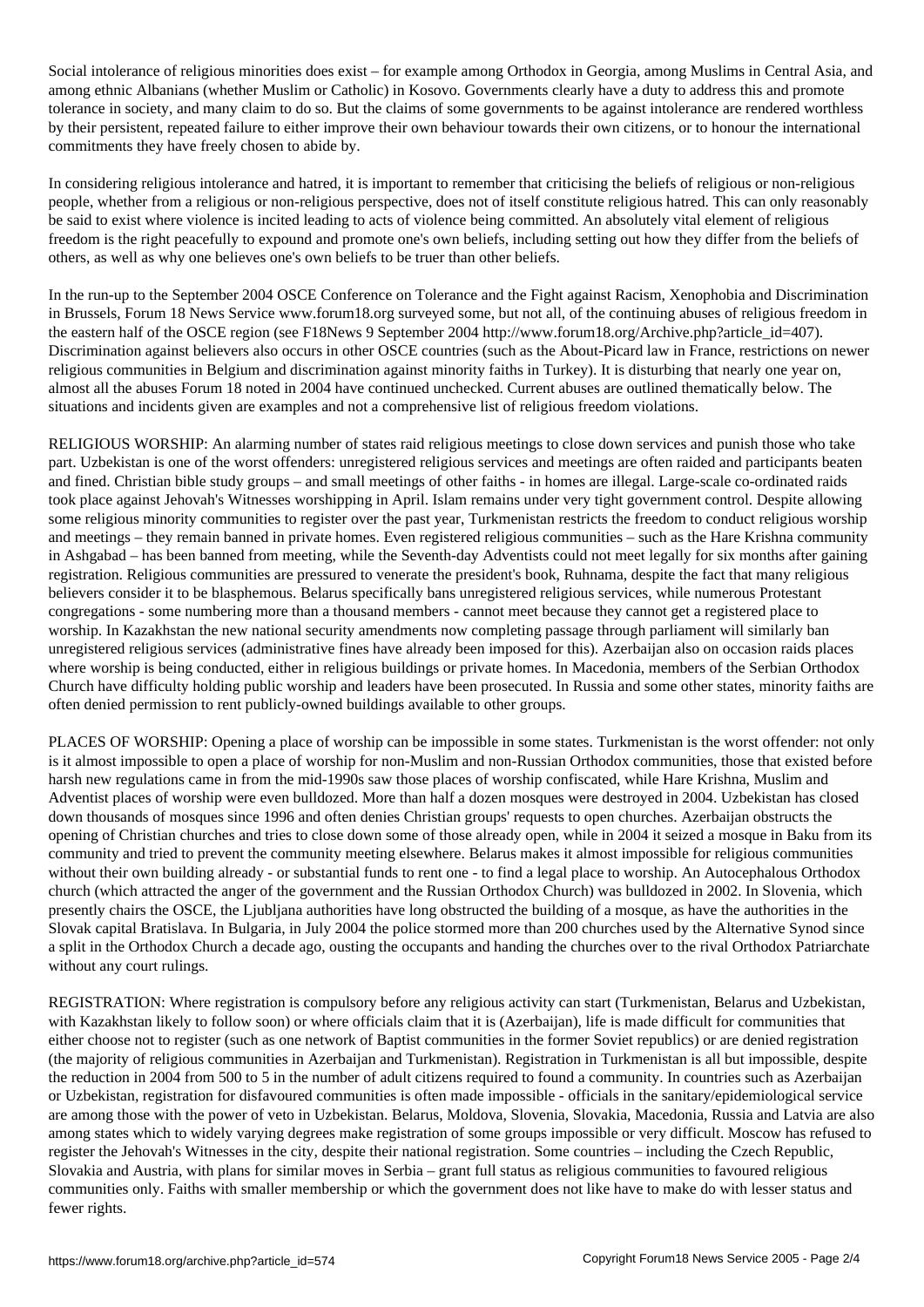RELIGIOUS LITERATURE: Belarus and Azerbaijan require compulsory prior censorship of all religious literature produced or imported into the country. Azerbaijani customs routinely confiscate religious literature, releasing it only when the State Committee for Work with Religious Organisations grants explicit written approval for each title and the number of copies authorised. Forbidden books are sent back or destroyed (thousands of Hare Krishna books held by customs for seven years have been destroyed). Even countries without formal religious censorship – eg. Uzbekistan and Turkmenistan – routinely confiscate imported religious literature or literature found during raids on homes. Uzbekistan has burnt copies of the Bible confiscated as travellers arrive in the country. Uzbekistan routinely bars access to websites it dislikes, such as foreign Muslim sites.

INDIVIDUAL RIGHTS: Believers from minority religious communities in institutions such as prisons, hospitals or the army may face difficulties obtaining and keeping religious literature, praying in private and receiving visits from spiritual leaders and fellow-believers. In Uzbekistan, even Muslim prisoners have been punished for praying and fasting during Ramadan. Death-row prisoners wanting visits from Muslim imams and Russian Orthodox priests have had requests denied, even for final confession before execution. In Kazakhstan, Protestant schoolchildren under 18 are denied their right to worship and their parents are denied the right to bring their children up in their own faith.

DISCRIMINATION: Turkmenistan has dismissed from state jobs hundreds of active Protestants, Jehovah's Witnesses and members of other religious minorities. Turkmen, Azeri, Kazakh and Uzbek officials try to persuade people to abandon their faith and "return" to their ancestral faith (Islam). Although the order has now reportedly been rescinded, Armenia ordered local police chiefs to persuade police officers who were members of faiths other than the Armenian Apostolic Church to abandon their faith. If persuasion failed, such employees were to be sacked. Belarus has subjected leaders of independent Orthodox Churches and Hindus to pressure including fines, threats and inducements - to abandon their faith or emigrate. Officials in Azerbaijan, Armenia, Belarus and Macedonia repeatedly attack disfavoured religious minorities in the media, insulting their beliefs, accusing them falsely of illegal or "destructive" activities, as well as inciting popular hostility to them.

RELIGIOUS SCHOOL CLASSES: Some states have allowed the dominant faith to determine the content of compulsory religious education classes and textbooks in state-run schools. In Belarus, minority faiths complain their beliefs are inaccurately and insultingly presented. In Georgia, classes often became denominational Orthodox instruction, with teachers taking children to pray in the local Orthodox church. In Russia, Old Believers and Protestants have complained of the way religious history is presented in Foundations of Orthodox Culture classes which have been partially introduced in schools.

GOVERNMENT INTERFERENCE: Many governments meddle in the internal affairs of religious communities. Central Asian governments insist on choosing national and local Muslim leaders. Turkmenistan ousted successive chief muftis in January 2003 and August 2004. Turkmenistan imposes the president's book Ruhnama on religious communities, while Uzbekistan allows imams at Friday prayers only to deliver officially-produced addresses and maintains almost total control of Islamic religious education. Tajikistan has conducted "attestation tests" of imams, ousting those who failed. Islamic schools are tightly controlled (in Turkmenistan and Uzbekistan, schools have either been closed or access to them restricted). Turkmenistan obstructs those seeking religious education abroad. Some countries with large Orthodox communities (but not Russia or Ukraine), try to bolster the largest Orthodox Church and obstruct rival jurisdictions (Belarus, Bulgaria, Macedonia, Georgia, Moldova). Russia has prevented communities from choosing their leadership, expelling a Catholic bishop and several priests, a Lutheran bishop, and dozens of Protestant and other leaders, while the security service tried to influence the choice of a new Old Believer leader in February 2004.

PROTECTION FROM VIOLENCE: Law enforcement agencies fail to give religious minorities the same protection as major groups. Between 1999 and 2003, Georgia suffered a wave of violence by self-appointed Orthodox vigilantes, with over 100 attacks on True Orthodox, Catholics, Baptists, Pentecostals and Jehovah's Witnesses in which believers were physically attacked, places of worship blockaded and religious events disrupted. Mob protests against religious minorities still continue. The authorities - who know the attackers' identity - have punished only a handful of people with relatively light sentences. In some cases, police cooperated with attacks or failed to investigate them. In Kosovo the Nato-led peacekeeping force and United Nations police have repeatedly failed to protect Serbian Orthodox churches in use and graveyards, especially during the upsurge in anti-Serb violence in March 2004, when some 30 Orthodox sites were destroyed or heavily damaged. Few attackers have been arrested or prosecuted.

DISCRIMINATION AGAINST MIGRANTS: Many religion laws restrict the rights of legal residents who are not citizens, requiring founders and leaders of religious organisations to be citizens. Azerbaijan provides for deportation of foreigners and those without citizenship who have conducted "religious propaganda", while Kazakhstan's new national security laws tighten restrictions on foreign "missionaries". In the past decade, Turkmenistan has deported hundreds of legally-resident foreigners known to have taken part in religious activity, especially Muslims and Protestants. Some states (including Russia and Belarus) have denied visas to foreign religious leaders chosen by local religious communities, while others such as Kazakhstan have banned short-term visitors invited by local communities.

LACK OF TRANSPARENCY: Major laws and decrees affecting religious life are drawn up without public knowledge or discussion. Examples are the restrictive laws on religion of Belarus and Bulgaria in 2002, new national security amendments in Kazakhstan in 2005 which will add harsh restrictions to the religion law, and planned new laws in Georgia, Serbia, Azerbaijan and Moldova. International organisations, such as the OSCE or the Council of Europe may be consulted but governments often refuse to